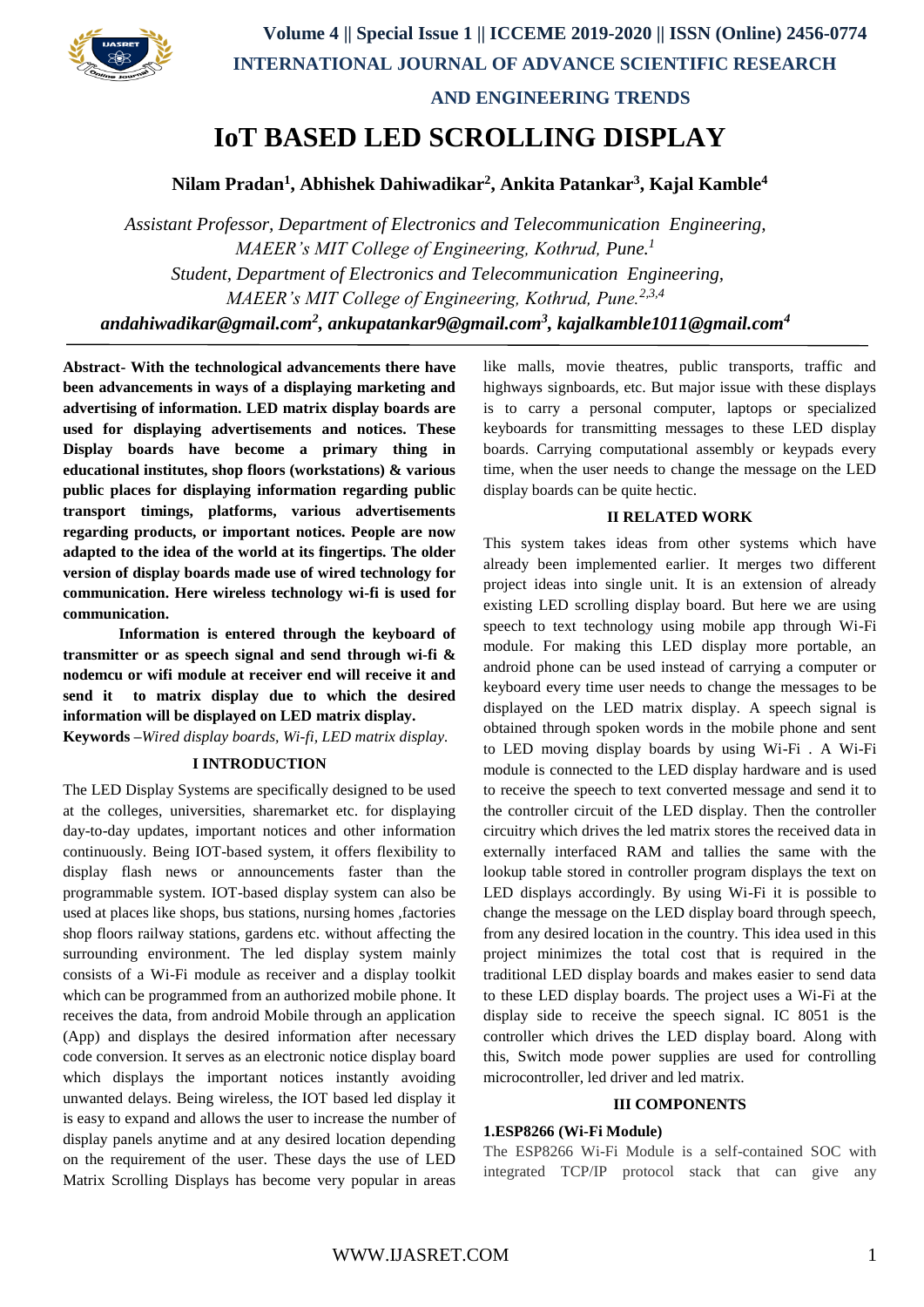

microcontroller access to your Wi-Fi network. The ESP8266 is capable of either hosting an application or offloading all Wi-Fi networking functions from another application processor. Each ESP8266 module comes pre-programmed with an AT command set firmware, meaning, you can simply hook this up to your Arduino device and get about as much WiFi-ability as a Wi-Fi Shield offers (and that's just out of the box)! The ESP8266 module is an extremely cost effective board with a huge, and ever growing, community. This module has a powerful enough on-board processing and storage capability that allows it to be integrated with the sensors and other application specific devices through its GPIOs with minimal development up-front and minimal loading during runtime. Its high degree of on-chip integration allows for minimal external circuitry, including the front-end module, is designed to occupy minimal PCB area.



## **Figure 1 : ESP8266**

The ESP8266 supports APSD for VoIP applications and Bluetooth co-existence interfaces; it contains a self-calibrated RF allowing it to work under all operating conditions, and requires no external RF parts. There is an almost limitless fountain of information available for the ESP8266, all of which has been provided by amazing community support. In the *Documents* section below you will find many resources to aid you in using the ESP8266, even instructions on how to transforming this module into an IoT

#### **2.8051 Microcontroller**

It is an 8-bit microcontroller. It is built with 40 pins DIP (dual inline package), 4kb of ROM storage and 128 bytes of RAM storage, 2 16-bit timers. It consists of are four parallel 8-bit ports, which are programmable as well as addressable as per the requirement. An on-chip crystal oscillator is integrated in the microcontroller having crystal frequency of 12 MHz



**Figure 2 : 8051 Microcontroller**

#### **Features:**

- 8 bit ALU: ALU or Arithmetic Logic Unit is the heart of a microcontroller. It performs arithmetic and bitwise operation on binary numbers. The ALU in8051 is an 8 – Bit ALU i.e. it can perform operations on 8 – bit data.
- 8 bit Accumulator: Accumulator is an important register associated with the ALU. The accumulator in 8051 is an 8 – bit register.
- RAM: 8051Microcontroller has 128 Bytes of RAM which includes SFRs and Input / Output Port Registers.
- ROM: 8051 has4 KB of on-chip ROM (Program Memory).
- I/O Port: 8051 has four  $8 bit$  Input / Output Ports which are bit addressable and bidirectional.
- Timer/Counter: 8051 has two 16 bit Timers / Counters.
- Serial Port: 8051 supports full duplex UART Communication.
- External Memory: 8051Microcontroller can access two 16 bit address line at once: one each for RAM and ROM. The total external memory that an 8051 Microcontroller can access for RAM and ROM is 64KB (216 for each type)

## **3. ATMEGA**

The ATmega328 is a single-chip microcontroller created by Atmel in the megaAVR family. The Atmel 8-bit AVR RISCbased microcontroller combines 32 kB ISP flash memory with read-while-write capabilities, 1 kB EEPROM, 2 kB SRAM, 23 general purpose I/O lines, 32 general purpose working registers, three flexible timer/counters with compare modes, internal and external interrupts, serial programmable USART, a byte-oriented 2-wire serial interface, SPI serial port, 6-channel 10-bit A/D converter (8-channelsin TQFP and QFN /MLF packages), programmable watchdog timer with internal oscillator, and five software selectable power saving modes. The device operates between 1.8-5.5 volts. The device achieves throughput approaching 1 MIPS per MHz.

#### **4. 74LS138**

74LS138 is a member from 74xxfamily of TTL logic gates. The chips is designed for decoding or demultiplexing application and comes with 3 inputs to 8 output setup. The design is also made for chip to be used in high performance memory decoding or data routing applications, requiring very short propagation delay times. In high performance memory systems these decoders can be used to minimize the effects of decoding. The three pins of chip reduce the need for external gates or inverters when expanding. A 24 line decoder can be implemented with no external inverters, and a 32-line decoder requires only one inverter. 74LS138 is used in de-multiplexing applications by using enable pin as data input pin. Also the chip inputs are clamped with high-performance schottky diodes to suppress line-ringing and simplify system design.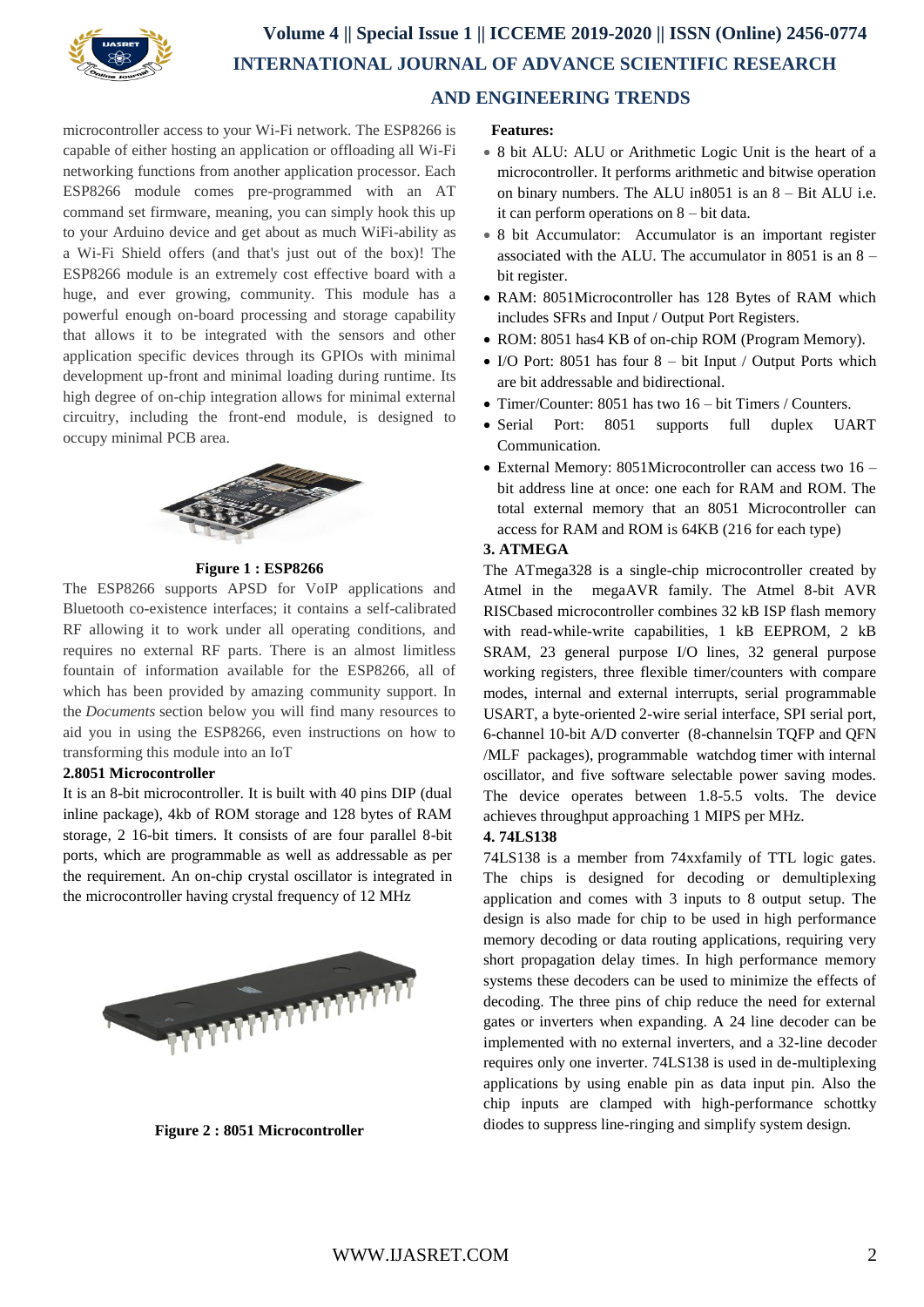

 **Volume 4 || Special Issue 1 || ICCEME 2019-2020 || ISSN (Online) 2456-0774 INTERNATIONAL JOURNAL OF ADVANCE SCIENTIFIC RESEARCH AND ENGINEERING TRENDS**



 **Figure 3: 74LS138 Decoder**

#### **Features:**

- Designed specifically for high speed
- Incorporates three enable pins to simplify cascading.
- De-multiplexing capability
- Schottky clamped for high speed
- ESD protection
- Input accepts voltage higher than VCC
- Supply voltage 1.0V to 5.5V
- Typical propagation delays: 21ns
- Low power consumption: 32mv
- Operating temperature: -40 to+125

#### **5. 74LS374**

These 8-bit registers feature totem-pole 3-STATE outputs designed specifically for driving highly-capacitive or relatively low-impedance loads. The high-impedance state and increased high-logic level drive provide these registers with the capability of being connected directly to and driving the bus lines in a bus-organized system without need for interface or pull-up components. They are particularly attractive for implementing buffer registers, I/O ports, bidirectional bus drivers, and working registers. The eight latches of the DM54/74LS373 are transparent D-type latches meaning that while the enable (G) is high the Q outputs will follow the data (D) inputs. When the enable is taken low the output will be latched at the level of the data that was set up. The eight flipflops of the DM54/74LS374 are edge-triggered D-type flip flops. On the positive transition of the clock, the Q outputs will be set to the logic states that were set up at the D inputs.

A buffered output control input can be used to place the eight outputs in either a normal logic state (high or low logic levels) or a high-impedance state. In the high-impedance state the outputs neither load nor drive the bus lines significantly. The output control does not affect the internal operation of the latches or flip-flops. That is, the old data can be retained or new data can be entered even while the outputs are off.



 **Figure 4: 74LS374**

**Features:**

- Choice of 8 latches or 8 D-type flip-flops in a single package 3-STATE bus-driving outputs
- Full parallel-access for loading n Buffered control inputs
- P-N-P inputs reduce D-C loading on data lines

## **6. LED Display**

An LED display is a flat panel display, which uses an array of light-emitting diodes as pixels for a video display. Their brightness allows them to be used outdoors in store signs and billboards, and in recent years they have also become commonly used in destination signs on public transport vehicles. LED displays are capable of providing general illumination in addition to visual display, as when used for stage lighting or other decorative (as opposed to informational) purposes.

## **7. MAX232**

The MAX232 is an integrated circuit first created in 1987 by Maxim Integrated Products that converts signals from a TIA232 (RS-232) serial port to signals suitable for use in TTL compatible digital logic circuits. The MAX232 is a dual transmitter / dual receiver that typically is used to convert the RX, TX, CTS, RTS signals.

The drivers provide TIA-232 voltage level outputs (about  $\pm 7.5$ ) volts) from a single 5-volt supply by on-chip charge pumps and external capacitors. This makes it useful for implementing TIA-232 in devices that otherwise do not need any other voltages.

The receivers reduce TIA-232 inputs, which may be as high as  $\pm$ 25 volts, to standard 5 volt TTL levels. These receivers have a typical threshold of 1.3 volts and a typical hysteresis of 0.5 volts. The MAX232 replaced an older pair of chips MC1488 and MC1489 that performed similar RS-232 translation. The MC1488 quad transmitter chip required 12 volt and -12 volt power,[1] and MC1489 quad receiver chip required 5 volt power.[2] The main disadvantages of this older solution was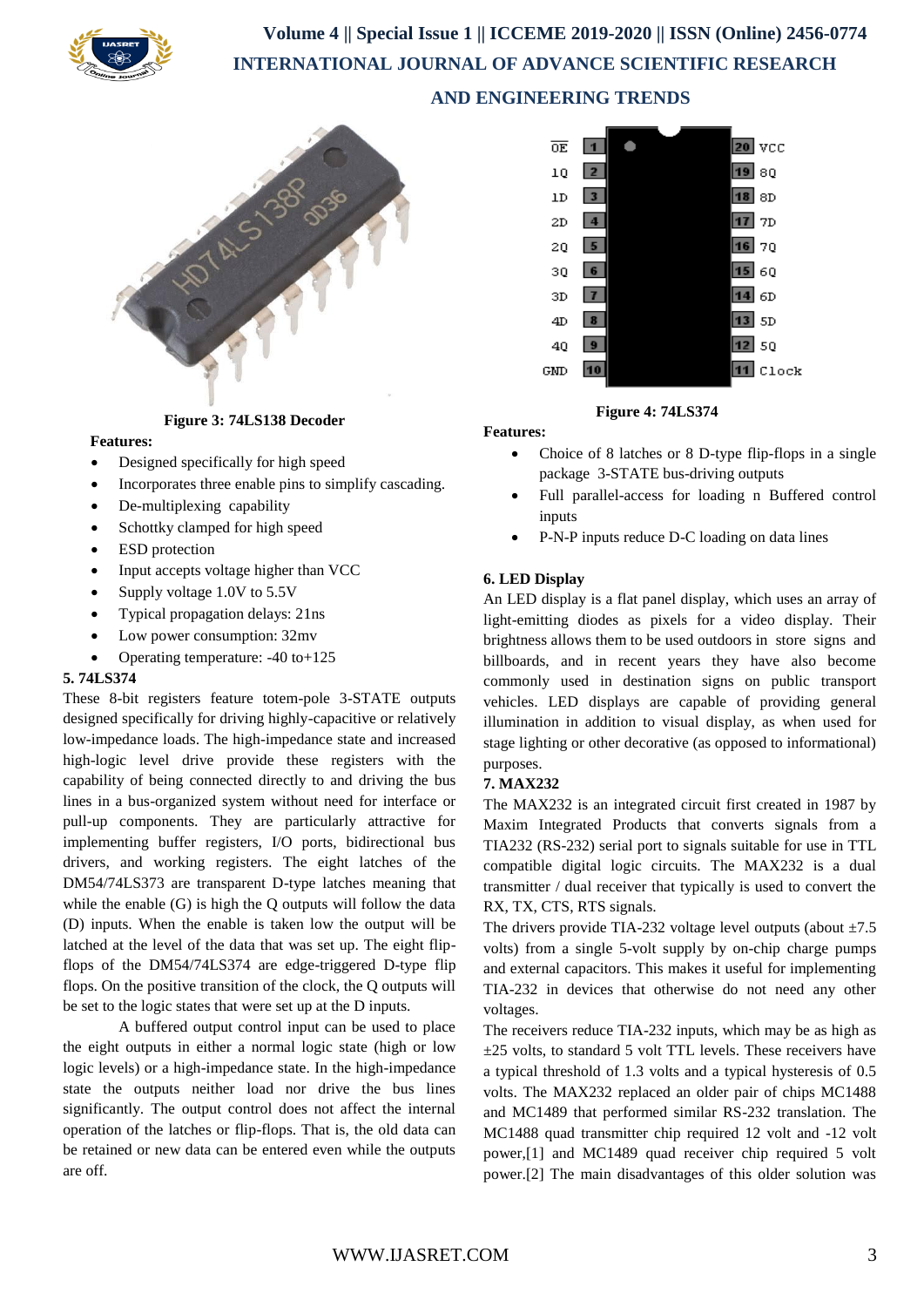

# **Volume 4 || Special Issue 1 || ICCEME 2019-2020 || ISSN (Online) 2456-0774 INTERNATIONAL JOURNAL OF ADVANCE SCIENTIFIC RESEARCH**

## **AND ENGINEERING TRENDS**

the  $+/-$  12 volt power requirement, only supported 5 volt digital logic, and two chips instead of one.

## **8. POWER SUPPLY**

There are 2 types of power supplies visualized :

Transformer based and SMPS

In our project we have used SMPS i.e Switched Mode Power supply

Project requires 2 SMPS

2.5V &5A (for LED MATRIX)

5V & 2.5 A ( Microcontroller and LED drivers )

SMPS is a device in which DC to DC conversion takes place **INPUT SECTION**

Consist of Full wave Bridge Rectifier and AC to DC Rectification process takes place at this primary section

Then Filter Capacitor is used for filtering pulsating DC

Any IGBT or MOSFET control IC is used for regulating voltage before SMPT

## **SMPT(**Switched Mode Power Transformer )

This device works on frequency, change in frequency leads to change in voltage, voltage is adjusted on basis of frequency It also reduces the size of SMPS

## **OUTPUT SECTION**

## **Optocoupler**

Takes feedback from output and does not allow the output to vary

## **Output Section Filtering Capacitor**

For getting purest form of filtered dc output

## **BC547**

Used for Current Control purpose i.e. for controlling excess current flowing through circuit

## **LED indication**

To indicate working or ON state of SMPS



**Figure 5 : Power Supply**

## **IV WORKING PRINCIPLE**

 The aim of this project is that, whatever we speak on android phone should be displayed on the LED MATRIX

For the data to be displayed on the matrix , speech signal which is given as input to the android must be converted into text.



## **Figure 6: Working Principle of IOT based LED Matrix Display**

## **ANDROID PHONE AND APP (Transmitter)**

Thus at input section we have an android phone with a an application installed on it , we ve used ,home automation android application or we can use GUI of ai.2appinventor for S to T Conversion

This Application or GUI makes use of Google voice for S to T conversion.

## **NODEMCU (RECEIVER)**

And this converted sound signal is given to nodemcu or wifi module esp2866 over Wifi. nodemcu is further connected to the matrix display through an usb to rs232 connector.

Here the android app acts like a transmitter and converter of sound signal to text singal and nodemcu or Wi-Fi module acts like the receiver for speech to text converted signal and sends it further to the matrix display via microcontroller 8051.The medium of communication between transmitter and receiver is Wi-Fi

## **8051 MICROCONTROLLER**

We make use of 8051 microcontroller .Microcontroller is used for controlling the driver circuitry of the matrix Display.

Microcontroller is used to control the led driver which consists of latches and line decoders and also to control the data lines which supply the data to the controller

For lighting up the LEDS in a particular fashion so that they appear to be a word a LOOK UP TABLE is used.

The look up table decides which LEDS in respective columns and rows will glow for which particular character

## **LED DRIVER & LED DISPLAY**

The led driver consists of latches and line decoders. Latch 74ls374 and decoder 74ls138 is used in the project